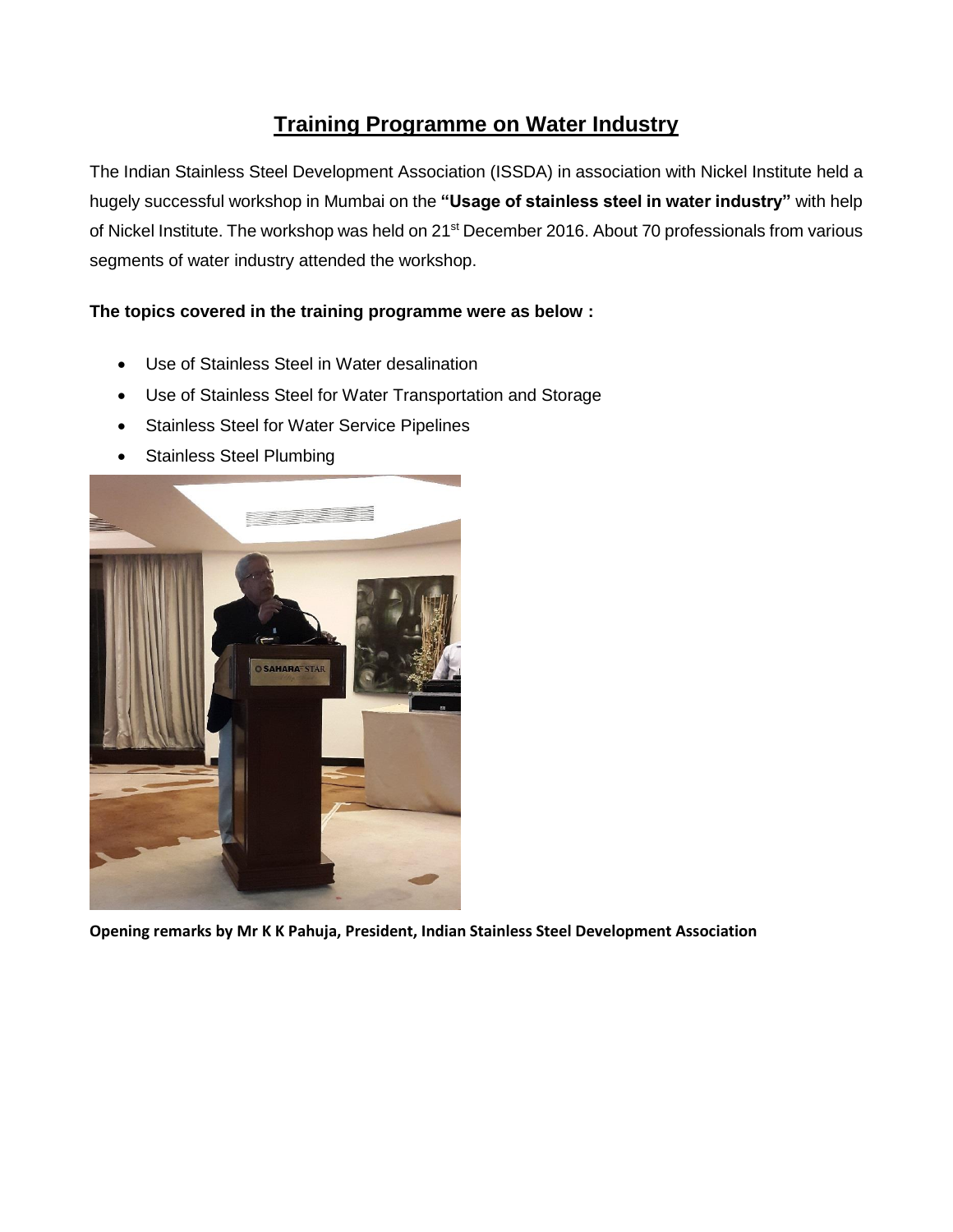

**Presentation on** *"Usage of Stainless Steel In Water Treatment" by* **Mr Amir Basha, Chief Technology Officer VA Tech Wabag Limited**



**Presentation on** *"Stainless Steel- Water Service Pipeline"* **by Mr Rohit Kumar, Executive Director, Indian Stainless Steel Development Association**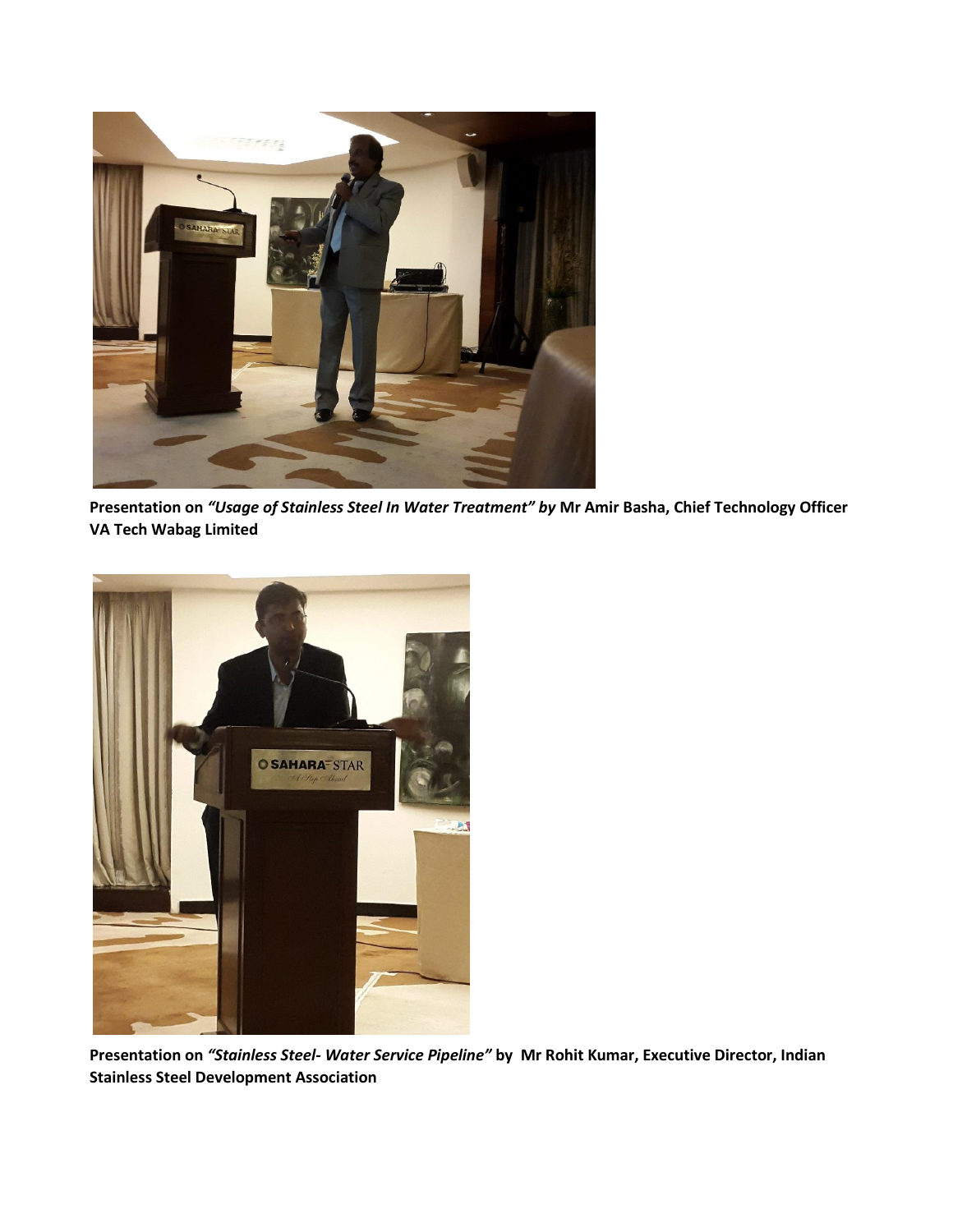

**Presentation on** *"Stainless Steel for Water Storage & Transport"* **by Mr Sahil Gupta, Jyoti Metals India**



**Presentation on** *"Overview of water industry and plumbing solutions" by* **Mr Pravin Bora,** *Chairman, Indian Plumbing Association, Pune Chapter*